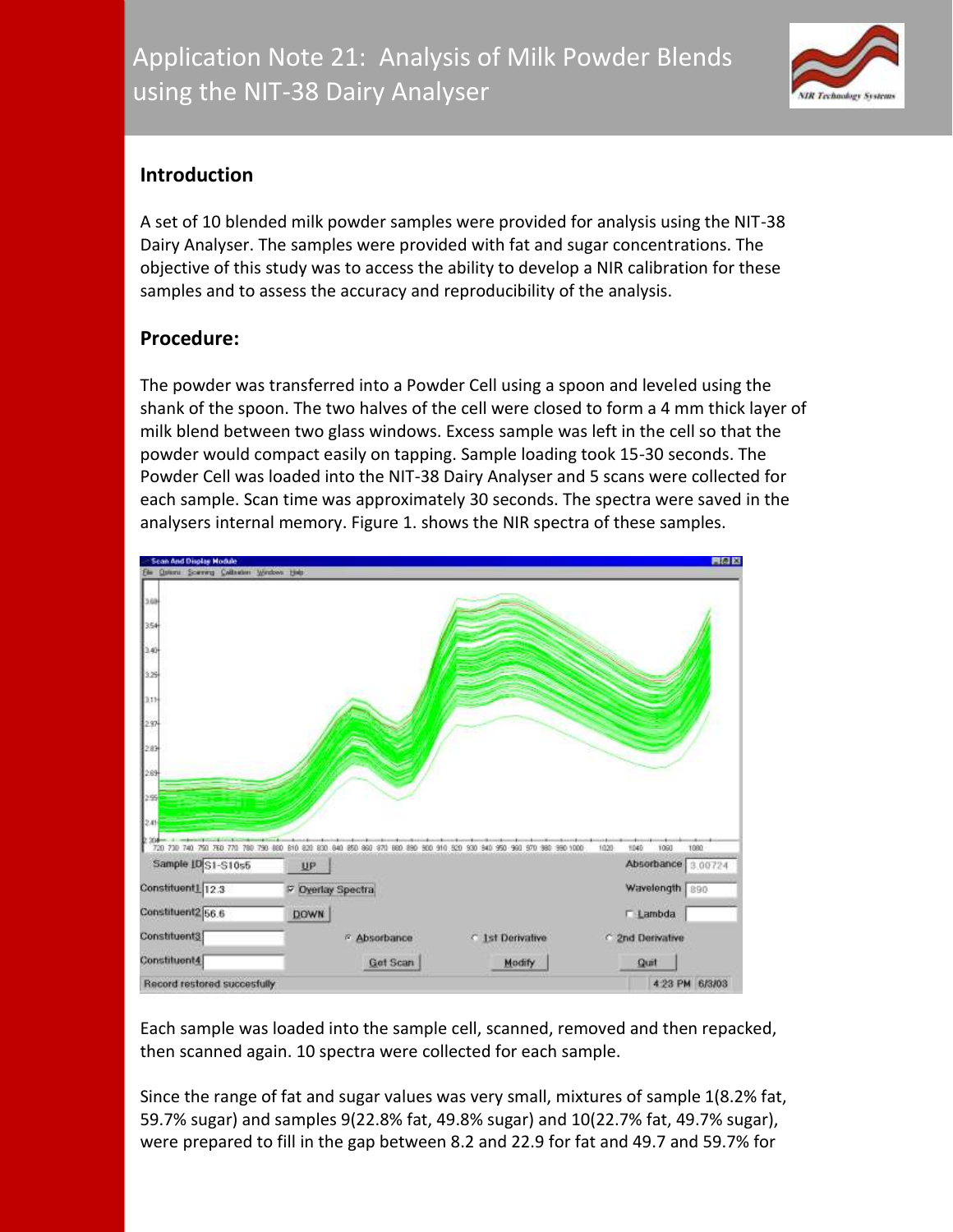sugar. These mixtures were scanned and added to the spectra for the rest of the samples.

# **Calibration:**

The 110 spectra were loaded into NTAS (NIR Technology Australia Software). A Partial Least Squares (PLS) calibration was developed for both fat and sugar. The results of the calibration were as follows;

| Fat   | $SFC = 0.24$ | Correlation = $0.99$                                                            | 7 PC's |
|-------|--------------|---------------------------------------------------------------------------------|--------|
| Sugar | $SFC = 0.22$ | Correlation = $0.99$                                                            | 7 PC's |
|       |              | Figure 2. shows the plot of the NIR Fat values versus the Reference Fat values. |        |

Figure 3. Shows the plot of the NIR Sugar values versus the Reference Sugar values. Table 1. shows the duplicate results for Fat.

| 8.2  | 8.2  |     |
|------|------|-----|
| 8.2  | 8.2  | 0.0 |
| 22.8 | 22.7 |     |
| 22.6 | 22.7 | 0.2 |
| 22.6 | 22.8 |     |
| 22.6 | 22.8 | 0.0 |
| 22.9 | 22.8 |     |
| 22.8 | 22.8 | 0.1 |
| 22.3 | 21.9 |     |
| 22.1 | 21.9 | 0.2 |
| 21.9 | 22   |     |
| 21.9 | 22   | 0.0 |
| 22.3 | 22   |     |
| 22.1 | 22   | 0.3 |
| 22.4 | 22.6 |     |
| 22.3 | 22.6 | 0.1 |

Std Deviation of Differences =  $0.09\%$ 

#### Table 2. shows the duplicate results for Sugar.

| 59.7 |        |
|------|--------|
| 59.7 | $-0.1$ |
| 50   |        |
| 50   | $-0.1$ |
| 49.7 |        |
| 49.7 | 0.1    |
| 49.8 |        |
| 49.8 | 0.1    |
| 50   |        |
| 50   | $-0.3$ |
| 49.7 |        |
| 49.7 | 0.1    |
| 49.6 |        |
| 49.6 | 0.0    |
| 49.7 |        |
| 49.7 | 0.0    |
|      |        |

Std Deviation of Difference = 0.15%